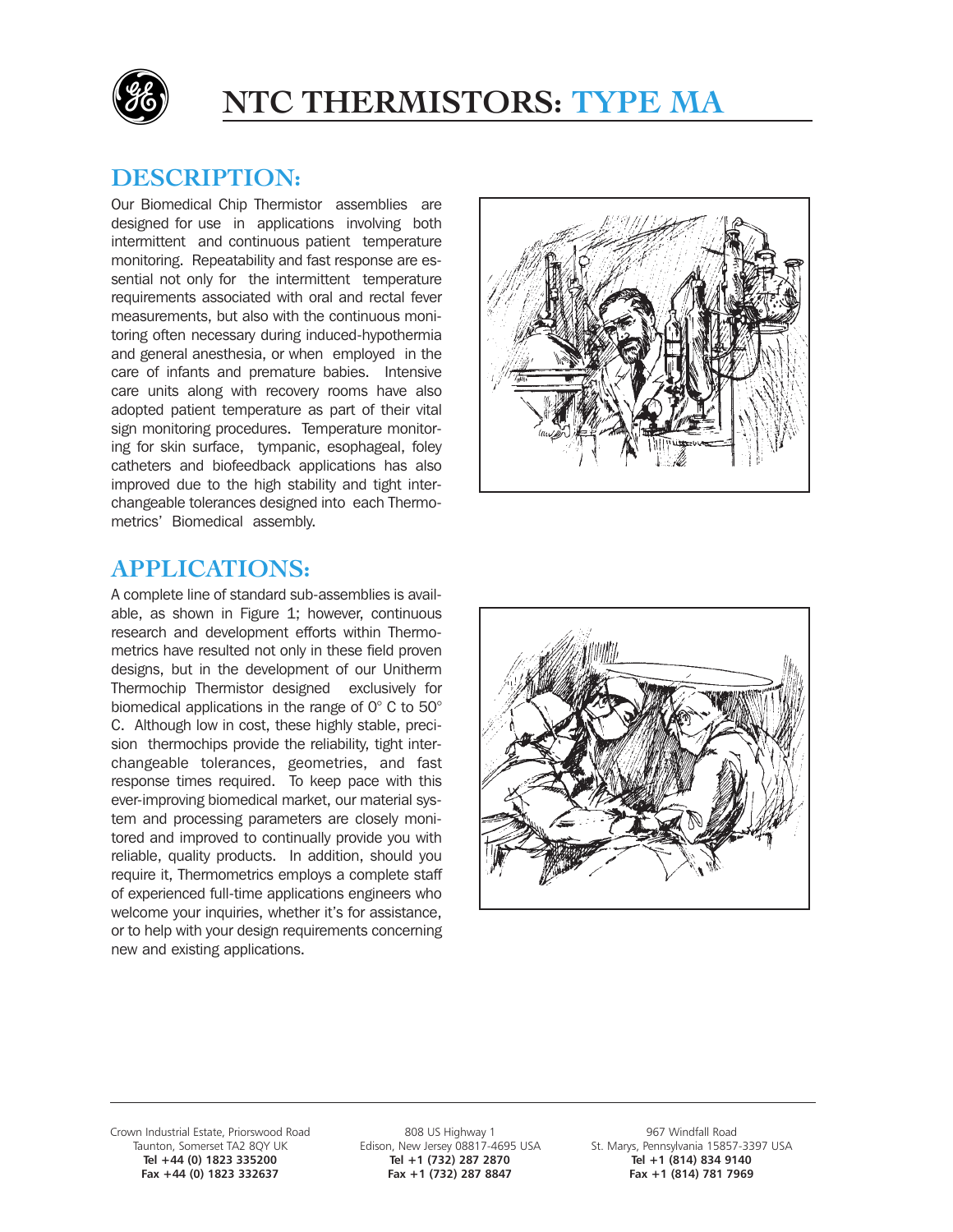# **TYPE MA**



Designed for use in catheter assemblies these sensors are available with nominal resistance values of 2252, 3000, 5000, and 10,000 ohms at 25° C. Close monitoring of manufacturing processes allow us to maintain tight interchangeability tolerances with volume production. Typical design parameters are represented in Table 1.

NOTE: .030"(10K ohm only) and .050" diameters available with kapton sleeve only.

.070" diameter normally supplied with molded plastic tip.



Intermittent body temperature measurements are common practice in all phases of patient care. This assembly is ideally suited for the disposable cover oral and rectal fever thermometers in use today. It features rugged construction with tip sensitive shaft assemblies exhibiting resistance values of 2252, 3000, 5000, and 10,000 ohms at 25° C.

Refer to Table 1 for typical design parameters.



Routine continuous patient temperature monitoring is now feasible by using the convenience of the patient's skin site as an indicator of body temperature. The stainless steel housing used is suitable for both reusable and disposable applications, while maintaining maximum patient comfort. Nominal resistance values of 2252, 3000, 5000, and 10,000 ohms at 25° C are available.

Refer to Table 1 for typical design parameters.

| Table 1 | <b>Assembly Type</b>               | <b>MA100</b>                                                                | <b>MA200</b>                | <b>MA300</b>                |
|---------|------------------------------------|-----------------------------------------------------------------------------|-----------------------------|-----------------------------|
|         | Standard<br>Diameters D            | .030"<br>.050"<br>.070"<br>.080"                                            | .156"                       | .375"                       |
|         | Body Length L                      | 3/8"                                                                        | 3.75"                       | N/A                         |
|         | Lead Length A                      | 24"                                                                         | $2^{\mathsf{H}}$            | 24"                         |
|         | <b>Tolerance</b>                   | See Table                                                                   | See Table                   | See Table                   |
|         | Wire Gauge                         | 28, 30, 32, 38 AWG                                                          | 30 AWG                      | 30 AWG                      |
|         | Standard Wire<br><b>Insulation</b> | *Heavy Isomid<br>*Medical Grade PVC<br>*Polyurethane with<br>Nylon Overcoat | Teflon                      | Medical Grade PVC<br>Teflon |
|         | <b>Body Material</b>               | Molded Plastic or<br>Kapton Sleeve                                          | Lexan Shaft<br>Aluminum Tip | <b>Stainless</b><br>Steel   |
|         | Nominal R Values<br>@ 25°C         | 2252, 3000, 5000, 10,000<br>Ohms                                            |                             |                             |